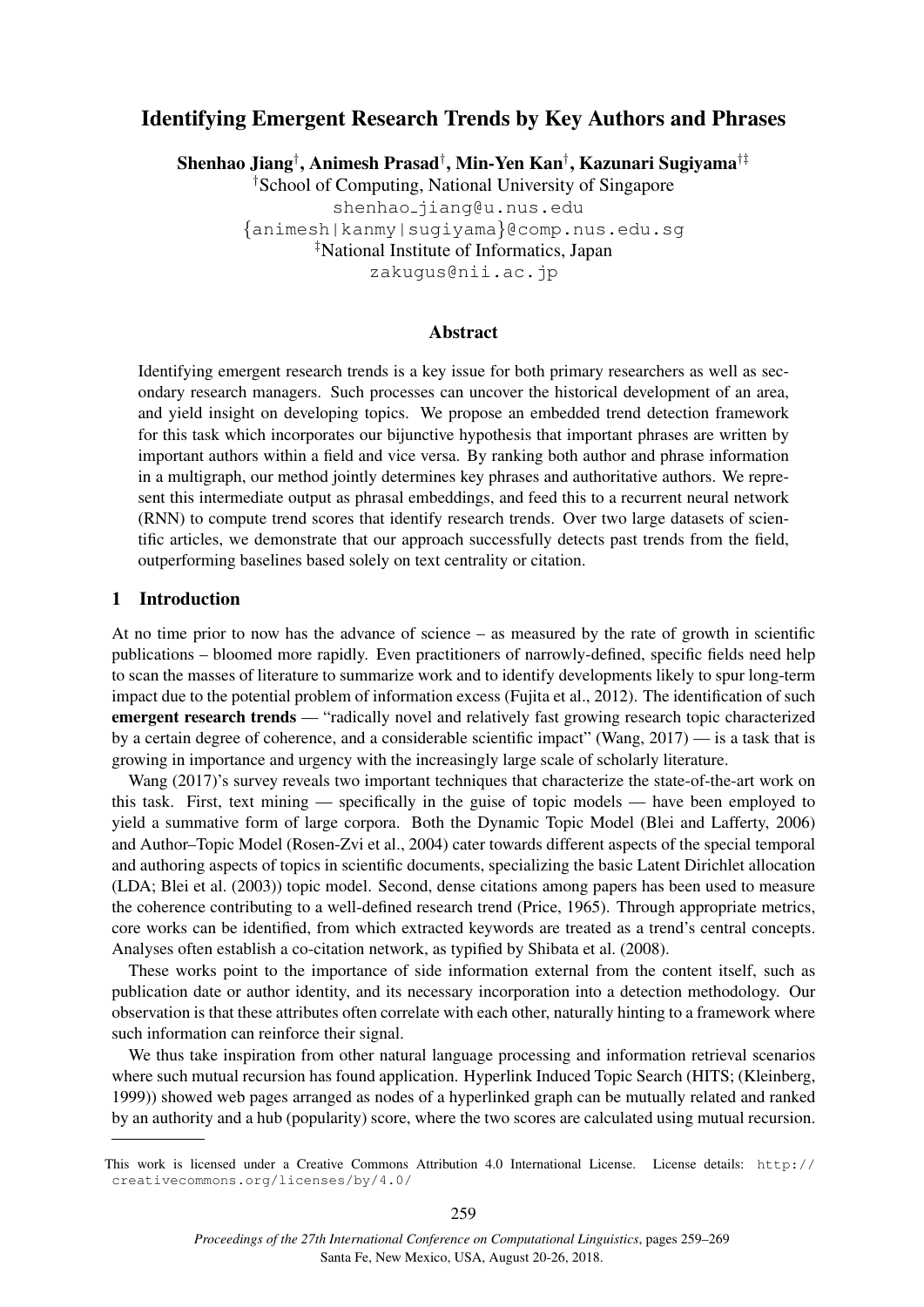Yan et al. (2017) applied a similar logic to the task of ranking sentences and words with mutual recursion, where it is assumed that important sentences and important words are correlated. They achieved better performance for keyphrase extraction compared with TextRank (Mihalcea and Tarau, 2004), a non-recursive formulation.

Furthermore, with the current advent of deep learning and better semantic representations via embeddings, there is opportunity to utilize both advances in trend detection.

Applying these observations to the research trend task, we make the following assumptions when formulating our model detailed in Section 3:

- *•* Important authors often collaborate together, *i.e.*, the co-authorship among key-authors contributes to the research trend emergence.
- Important authors often write important keyphrases. Such phrases are then often trending phrases for a research area.
- High centrality values for nodes are key features to identify the core items within a graph. For identifying emergent trends, these metrics must exhibit values that connote both importance and urgency.
- We neuralize the traditional trend detection pipeline. Specifically, we represent obtained keyphrases as averaged *tf-idf* word embeddings and use a recurrent neural network (RNN) model to perform supervised learning for trend status.

We use a multigraph ranking (MGR) core component to compute trending scores for keyphrases. We take these MGR outputs as input to our neuralized embedded trend detection (EDM) framework: namely, we represent the outputs as word or phrase embeddings, and feed their ranking scores into a recursive neural network to identify trends per time slice in a target dataset. This results in our final embedded trend detection model – ETD (MGR), or "ETD-M" for short.

## 2 Prior Work

Previous studies have addressed both of our tasks of obtaining keyphrases and identifying research fronts from scientific publications. We review this area first, then review mutually recursive algorithms used in practice.

Research Trend Detection. Wang (2017) classified research trend detection models into two categories, namely, text- and bibliometric-based approaches. In text-based approaches, keywords and terms representing the core topics have been the focus of study. Hall et al. (2008) performed post-hoc analysis by applying the LDA model to the batch of publications in the same year; top keywords generated in different years are compared in an effort to identify the transition of topics. Mörchen et al. (2008) attempts to combine keywords and the time of their appearances: the variation of term frequencies in two different timestamps provides the insights on how significant the term is becoming. Sessions within conferences are another perspective that have been investigated. Furukawa et al. (2014) constructed *tf-idf* vectors (Salton et al., 1983) from publications' abstracts to obtain the relative importance of sessions, and then applied the vectors to assess the evolution of a publication venue.

In bibliometric approaches, citations are used to connect papers. Hopcroft et al. (2004) have proposed the concept of co-citation, where papers are connected if they are both cited by another paper published later; following the co-citation relation, the graph of papers can be used for further studies (Shibata et al., 2008): topological clusters inside the graph was identified, where tightly knit clusters with densely distributed edges represent the general topics. Subsequently, NLP techniques such as *tf-idf* are employed to generate the top terms associated with the topic. Similar to textual approaches, top keywords from clusters in different years can then be used for research fronts analysis. Elkiss et al. (2008) tried to analyze the cohesion of texts based on the citing sentences and co-citation metrics, which provides insights on the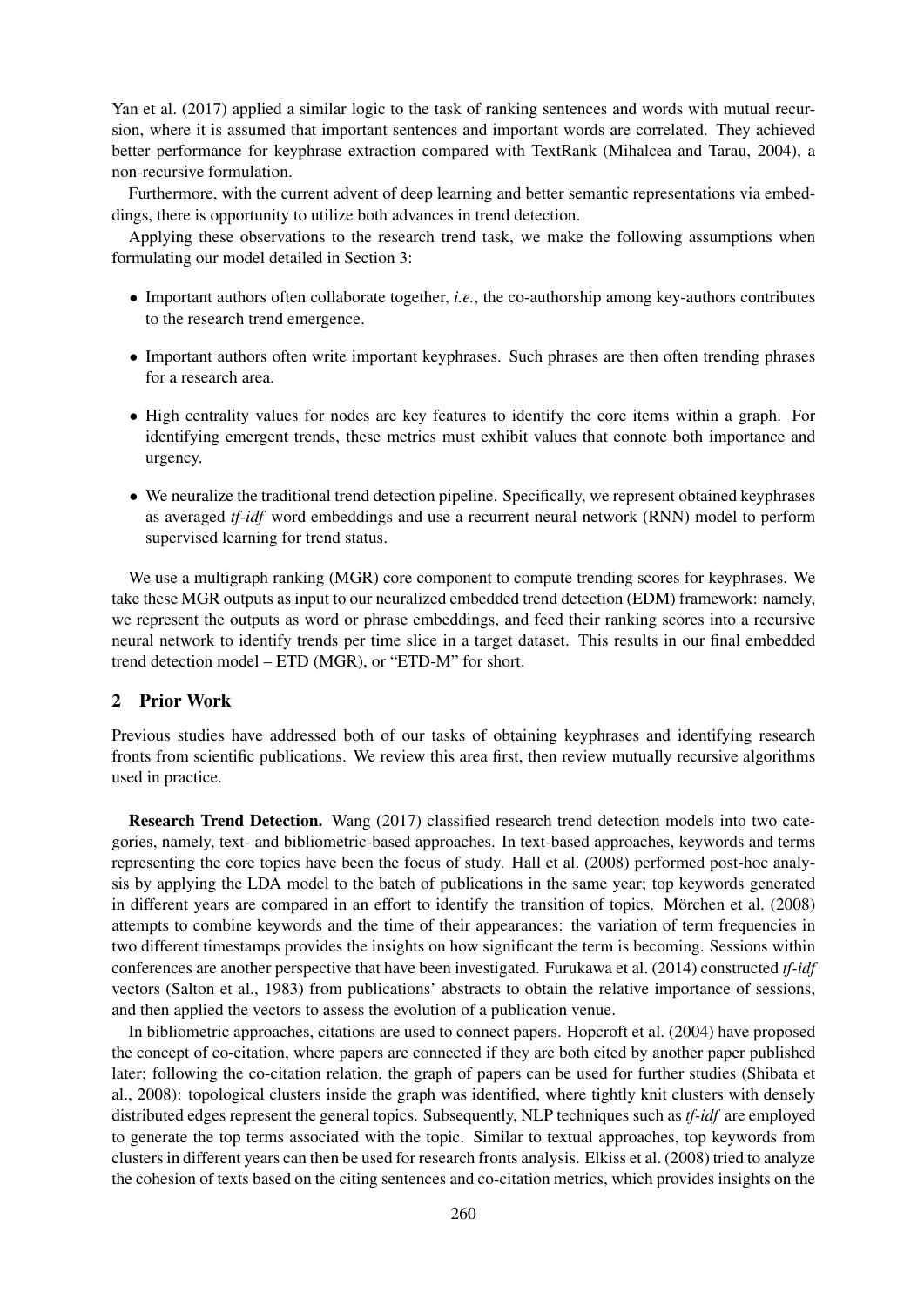focused perspective of the cited paper. He et al. (2009) proposed an inheritance topic model to identify topic evolution by fully utilizing the impact of citations.

We note that both textual and bibliometric approaches expose shortcomings: they are restricted to historical data, and human interpretations are often required to establish the link between different timestamps; additionally, without a comprehensive keywords extraction method, the final output can be ambiguous and uninformative.

Mutual Recursive Algorithms. Hyperlink Induced Topic Search (HITS) Algorithm (Kleinberg, 1999) is a prototypical example and used for ranking pages on the Internet, where each page is assigned with two values: an "authority" score and a "hub/popularity" score. The rationale states that a good hub page points to many other pages, where a good authority page is pointed to by many hubs. Therefore, the two scores are computed dependently on each other.

In natural language processing, the implication of mutual recursion can apply to keyphrase extraction models: Yan et al. (2017) implemented a ranking model by constructing separate sentence and word graphs. They assume that important sentences and words are correlated, hence by linking the two graphs together and ranking sentences and words recursively, salient keywords can be extracted. Their model outperforms standard TextRank algorithm (Mihalcea and Tarau, 2004). Zhang et al. (2017) also proposed a graph-based keyphrase extraction approach by capturing mutual influences among different types of information on a candidate word, which have been widely used in existing supervised or graph-based approaches.

# 3 Methodology

Our goal is to mine and assign high fidelity importance scores to keyphrases, and then to use these to predict emerging trends, based on the abstracts for a large target scientific publication dataset. Our embedded trend detection (ETD) model consists of the following three components: 1) extraction of keyphrases, 2) representativeness enhancement with word embeddings, and 3) predictions and rankings of phrase with RNN. In the following, we detail each of the components.

#### 3.1 Multigraph Ranking for Key Phrase and Author Extraction

Our ETD framework admits any means of identifying the keyphrases, so any keyphrase generation algorithm can be employed (*e.g.*, TextRank). However, since our task is slightly different in that we want to generate keyphrases for overall trend detection of an area (as opposed to the more typical characterization of a single publication), we need to introduce several refinements.

As a result, we propose our multigraph ranking (MGR) component for salient keyphrase extraction. Our MGR model starts with the extraction of keyphrases and key-authors based on the assumption that important authors are more likely to write potentially trending phrases. We extract them via iterative score ranking in a pair of jointly-connected graphs.

We construct the graphs as follows: documents are first grouped into year-based clusters. For each of the cluster, we build an "author" graph, which contains individual authors who have published at least one paper in that year; authors are connected by undirected edges whose weights are determined by the number of publications two authors have made together during the year. We also construct a "phrase" graph following the logic of TextRank with modifications. Compare this to the standard TextRank model, where the nodes in the graph are tokenized words from the raw text, and the edges conceptualize the adjacency when tokens occur within a predefined window size.

Our empirical results demonstrate that domain-specific single-word terms dominate the final keyphrase list. Hence in our model, we pre-process the input to extract noun phrases via regular expression over parts-of-speech<sup>1</sup> before TextRank processing.

Consider the sample document in Figure 1: after transforming the raw text to a set of noun phrases, each noun phrase is split further: for *{*coherency protocols*}*, two separate nodes will be added to the

<sup>&</sup>lt;sup>1</sup>Using the Natural Language Toolkit (NLTK) via <DT>?<JJ|NN|NNS>\*<NN|NNS> (where DT stands for determiner; JJ for adjectives, and NN | NNS for nouns).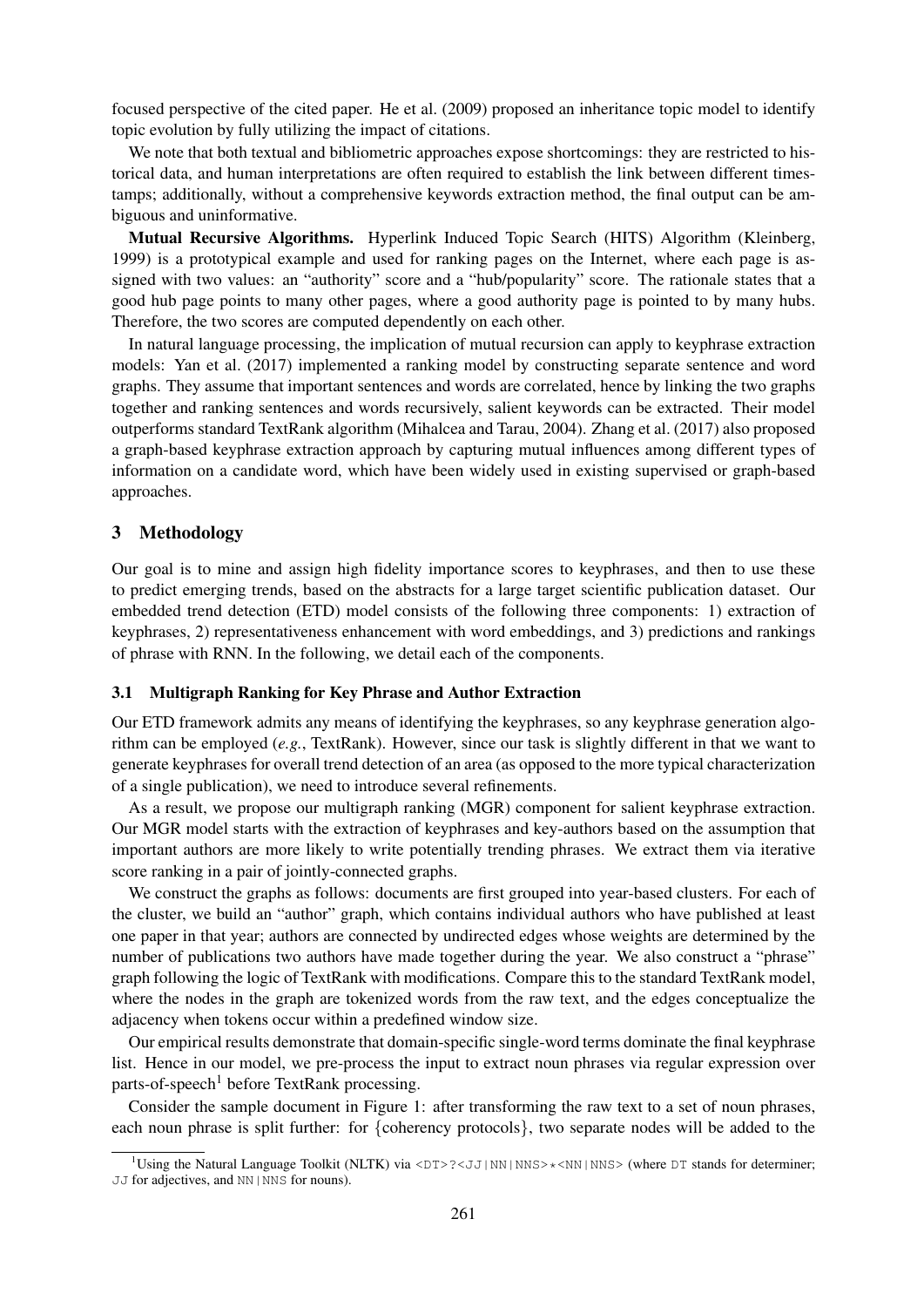*Title*: Evaluating the performance of four snooping cache coherency protocols. *Authors*: S. Eggers and R. Katz. *Publication Year*: 1989. *Abstract*: ... **coherency protocols** have been criticized for being unable to achieve **good bus** performance across all cache configurations ...

*Transformed Token List*: *{*coherency protocols, good bus performance, all cache configurations*}*

Figure 1: Example text from 1989, with noun phrases bolded.

Graph Ranking with Year 1989 (Part)



Figure 2: Portion of the multigraph derived from the text in Figure 1. Note that in the complete graph, nodes may connect with other unseen authors and phrases; we only show the part constructed by the sample document.

"phrase" graph: coherency protocol and protocol; similarly, good bus performance, bus performance, and performance from the next noun phrase. Subsequently, each node from *{*coherency protocol*}* will be linked with another node from *{*good bus performance*}*. Therefore, single nodes in our "phrase" graph can be entire noun phrases.

The "author" and "phrase" graphs are jointly connected based on the "author-writes-phrase" relationship, in which an author–phrase pair is denoted as  $\{$  author  $a_i$  – phrase  $p_j\}$ . We then propose *tf-iaf*, which is a variant of *tf-idf* (Salton et al., 1983) to calculate the weight of the edges:

$$
tf\text{-}iaf_{a_i,p_j} = tf_{a_i,p_j} \times iaf_{p_j}
$$
  
= 
$$
\frac{Occ(a_i, p_j)}{\sum_{z=1}^n Occ(a_i, p_z)} \times \log \frac{|A|}{|A(p_j)|},
$$
 (1)

where  $Occ(a_i, p_j)$ ,  $|A(p_j)|$ , and  $|A|$  denote the number of occurrences of  $p_j$  by  $a_i$ , the number of authors who write  $p_j$ , and the total number of authors, respectively.

Returning to our running example, for the document group for year 1989, a portion of the graph is demonstrated in Figure 2.

Ranking and extraction of the key-authors and keyphrases can then be implemented through an iterative method, similar to the HITS algorithm. We use three matrices to store the "author", "phrase", and the *tf-iaf* graphs. More specifically,

*·*  $N_{m \times m}$  is a matrix for the set of authors  $A = \{a_i | 1 \le i \le m\}$ . Each element  $n_{i,j}$  denotes how many papers auhtors  $a_i$  and  $a_j$  co-authored during the year. In the sample document presented above, if the authors "S. Eggers" and "R. Katz" have only collaborated on this paper in 1989, then we have  $n_{Eggers,Katz} = 1$  for matrix N.

 $\cdot$  *W*<sub>n×n</sub> is a matrix for the set of phrases  $P = \{p_i | 1 \leq j \leq n\}$ . Each element  $w_{i,j}$  denotes that how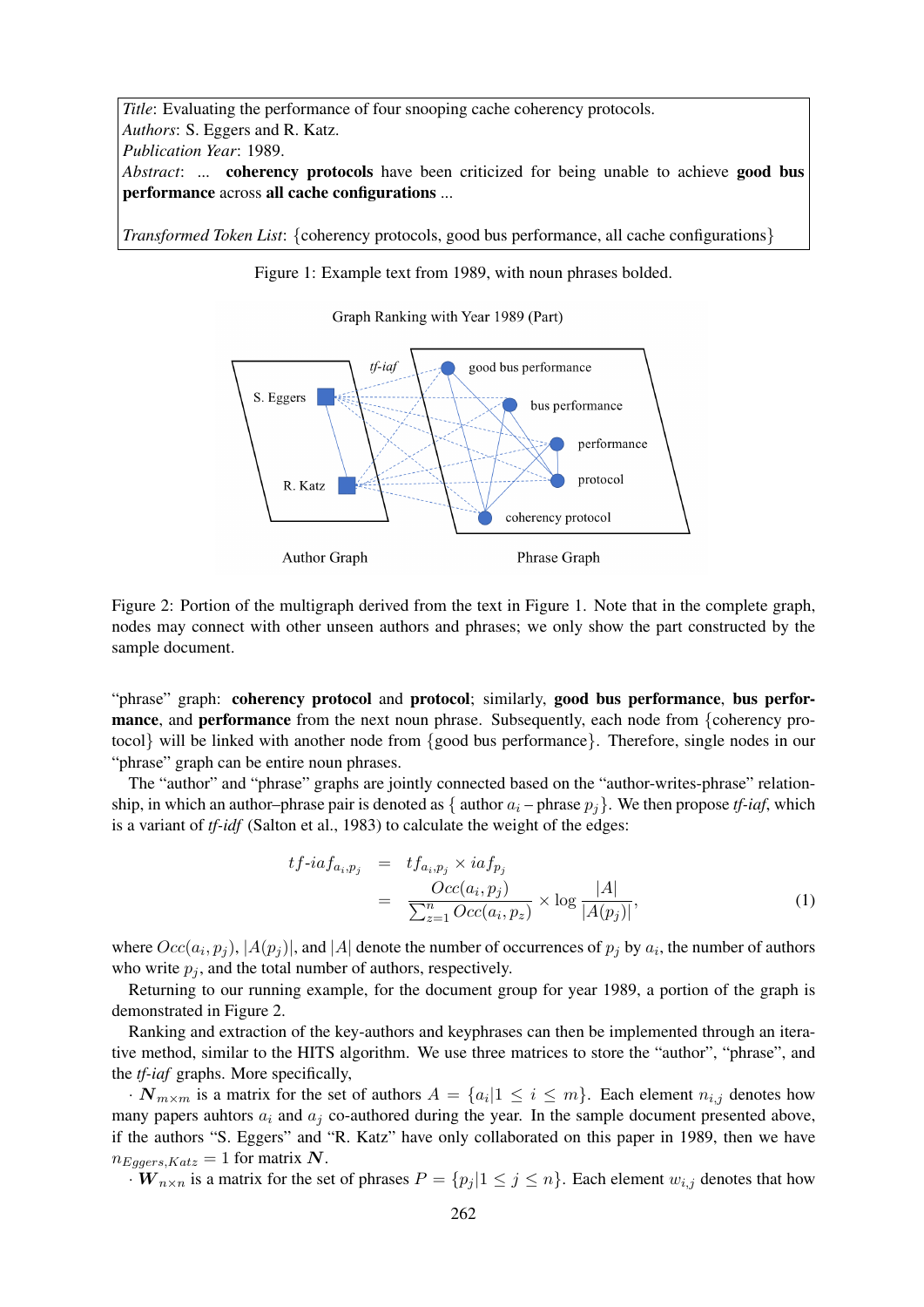often phrase *p<sup>i</sup>* and *p<sup>j</sup>* have co-occurred across all documents since that year. Note that for matrices *N* and  $W$ , we have  $N = N^T$  and  $W = W^T$ .

*· Lm×<sup>n</sup>* is a matrix for the *tf-iaf* scores defined by Equation (1). Each element *li,j* denotes the *tf-iaf* value, in other words,  $l_{i,j} = tf - ia f_{a_i, p_j}$ .

Additionally, we use a  $m \times 1$  vector  $\vec{i}$  and a  $n \times 1$  vector  $\vec{j}$  to represent the scores of the authors and phrases, respectively. Both vectors are initialized with 1 for each entry; subsequently, the score vectors  $\vec{i}$ and  $\vec{j}$  are updated using the following rule:

$$
\vec{i} = (\alpha \times \mathbf{N}\vec{i} + (1 - \alpha) \times \mathbf{L}\vec{j}).normalized(),
$$
  

$$
\vec{j} = (\alpha \times \mathbf{W}\vec{j} + (1 - \alpha) \times \mathbf{L}^T\vec{i}).normalized().
$$

where  $\alpha$  is a tuning coefficient to determine the relative importance of authors and phrases during ranking.

Therefore, after the iterative ranking, noun phrases are assigned a score based on both the adjacency with other phrases and the author information for a particular year. Consolidating all scores for all phrases produces a 2*D* array, of which each row stands for the time series scores for a phrase.

#### 3.2 Representativeness with Word Embeddings

A key point here is that the meaning of a phrase and its relation to other phrases evolves over time. For instance, during the development of the topic *Machine Learning*, the phrase "machine learning" was likely to be associated with popular supervised approaches such as "decision tree" and "SVM" around 2000, but after 2010 co-occurs more often with "deep neural networks". These changes indicate that the representativeness of a phrase to a topic also shifts over time. To model such dynamics, we use word embeddings to further refine the phrase scores from the previous step in our ETD pipeline.

Our model assigns a vector per phrase, per unit time step (year). We construct phrase vectors by averaging its individual word embeddings (originating from the 300-dimensional version of Google's Word2Vec model (Mikolov et al., 2013)). The phrase vector is calculated by taking the *tf-idf* weighted average of the vectors of individual words, where the *tf-idf* is calculated on the basis of the yearly-divided corpus. We note that we tried training dynamic word embeddings based on recalibrating the vectors as per many standard NLP application, but that technique did not lead to better performance.

As individual phrases are too fine-grained to be minted as trends, we apply a form of dimensionality reduction to find key phrases that can serve as a label for a trend. We group the vectors into clusters using the *k*-means algorithm, where each phrase is associated with a representativeness value calculated by taking the cosine similarity between its vector and its respective cluster center. The phrase score obtained from the graph ranking step is multiplied with the representativeness score. In this way, we assign phrases with the list of scores indicating their significance and representativeness over the years.

#### 3.3 Predictions with RNN and Trending Phrase Ranking

For a particular phrase, given its scores over a certain period of time, we expect our model to predict the phrase score in the following time interval. In our model, we implement a basic recurrent neural networks (RNNs) to makethese predictions.

The model employs scores from the first *k* sequential years to predict  $(k + 1)$ <sup>th</sup> score defined as:

$$
x_{k+1} = f(x_1, x_2, x_3, ..., x_k).
$$

For the array of scores from 1958 to 2015, this is a list of training samples where *x* is score vector that consists of *k* sequential years and *y* is the score in the  $(k + 1)$ <sup>th</sup> year. The input of the RNN is  $1 \times k$ representing the same feature (score of a certain year) spanned across *k* years, and the output is a single value representing the score in the  $(k + 1)$ <sup>th</sup> year.

With the scores for each phrase predicted from year 1958 to 2015, it is then possible to investigate further into the phrases. As illustrated previously, it is expected that our model could make predictions of trending research fronts. Specifically, trends refer to research areas which are gradually being studied,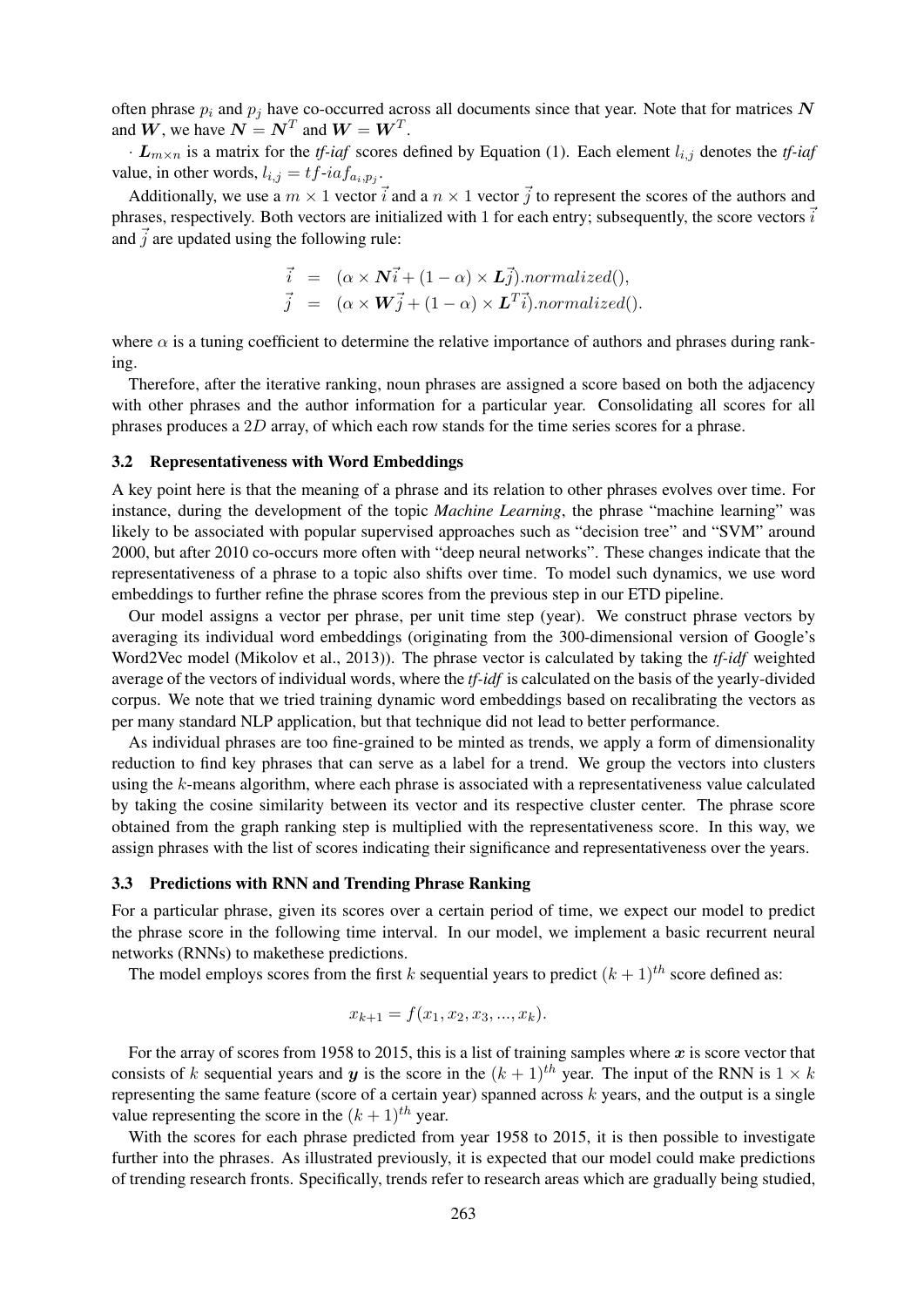hence, there should be a strong foundation for them, meaning that there are certain level of existing work associated with them; yet they should not be the mostly-discussed issue at the same time. Based on these assumptions, we have defined a *trending score* for each phrase, which can be defined as follows:

 $trend = \beta \times (x_{k+1} - \max(x_1, \ldots, x_k)) + (1 - \beta) \times \max(x_1, \ldots, x_k),$ 

where  $\beta$  is another tuning weight similar to that used in the graph ranking algorithm. Coupled with the previous steps' score computations, we can then determine the most influential and trending phrases in each year with the predictions from RNN. Our model selects the top ranked phrases based on their actual scores for each year, and produces another list based on predictions from RNN. It is expected that when comparing these two lists, phrases appearing near the top of the actual list also appear at the top of the prediction list.

# 4 Experiments

Evaluation of research trend detection is largely indicative, since the task is subjective, sources various, and replicability of prior work is difficult at best. Despite these problems, we propose a workflow that allows better future replicability, including the standardization of the datasets and the availability of the algorithms' prediction output<sup>2</sup>.

In our experiments, we use the abstract of each paper and the published year as one document entry and the timestamp, respectively. After describing specific parameter settings, we describe our evaluation for the two different datasets in turn.

## 4.1 Parameter Settings

For the three sub-components of our model, we set the parameters as follows:

In the multi-graph ranking component, when iterating through the texts, phrases appearing within a window size of 3 are identified as adjacent tokens and are hence connected in the graph, when updating the final score vectors with Equation (1). We set  $\alpha$  to 0.5.

When incorporating the Word2Vec model into phrase scores, we use the *k*-means algorithm to cluster the phrase vectors. We compare the performance of the model on various settings of  $k = \{10, 15, 20, 25\}$ . For the recurrent neural network predictions, we set a (context) block size of 3 for the input shape (*i.e.*, in the 2*D* array of scores, for each phrase, its time series scores incorporate the three prior values:  $x_4 \leftarrow \langle x_1, x_2, x_3 \rangle.$ 

The generated training samples are then fed into the RNN, which includes 2 hidden layers, where each layer has 4 neurons. We use mean squared error as the loss function (as the result is continuous), which naturally dictates the use of RMSProp as the optimizer. Following typical training regimes, we use a batch size of 10, and 80 epochs before termination. We also empirically tuned *β* to 0*.*8, emphasizing the positive and increasing trend in importance in defining trending topics and research fronts.

## 4.2 ACM Periodical Dataset

We use this dataset to evaluate the performance of multigraph ranking (MGR) component as we hypothesize that its mutual recursion will improve trend detection over the baseline TextRank source. This dataset includes around 9,740 XML files representing publications copyrighted by the Association of Computing Machinery (ACM), in the domain of computer science, published from 1958 to 2015. It is available from the ACM used by explicit permission. We use the abstract and metadata (specifically, publication time, authors, and keywords) for each paper. For space, in this presentation, we restrict the field of study to "software engineering"<sup>3</sup>.

We evaluate our model with **Recall**@ $n$  and **nDCG**@ $n$ , and then compare it with the standard TextRank algorithm (Mihalcea and Tarau, 2004) as a baseline.

 $2^2$ Code is available at: https://github.com/RichardeJiang/racode.

<sup>3</sup> Filtered using the keyword "software engineering" and "software and its engineering" on the keywords and concept description component of each publication.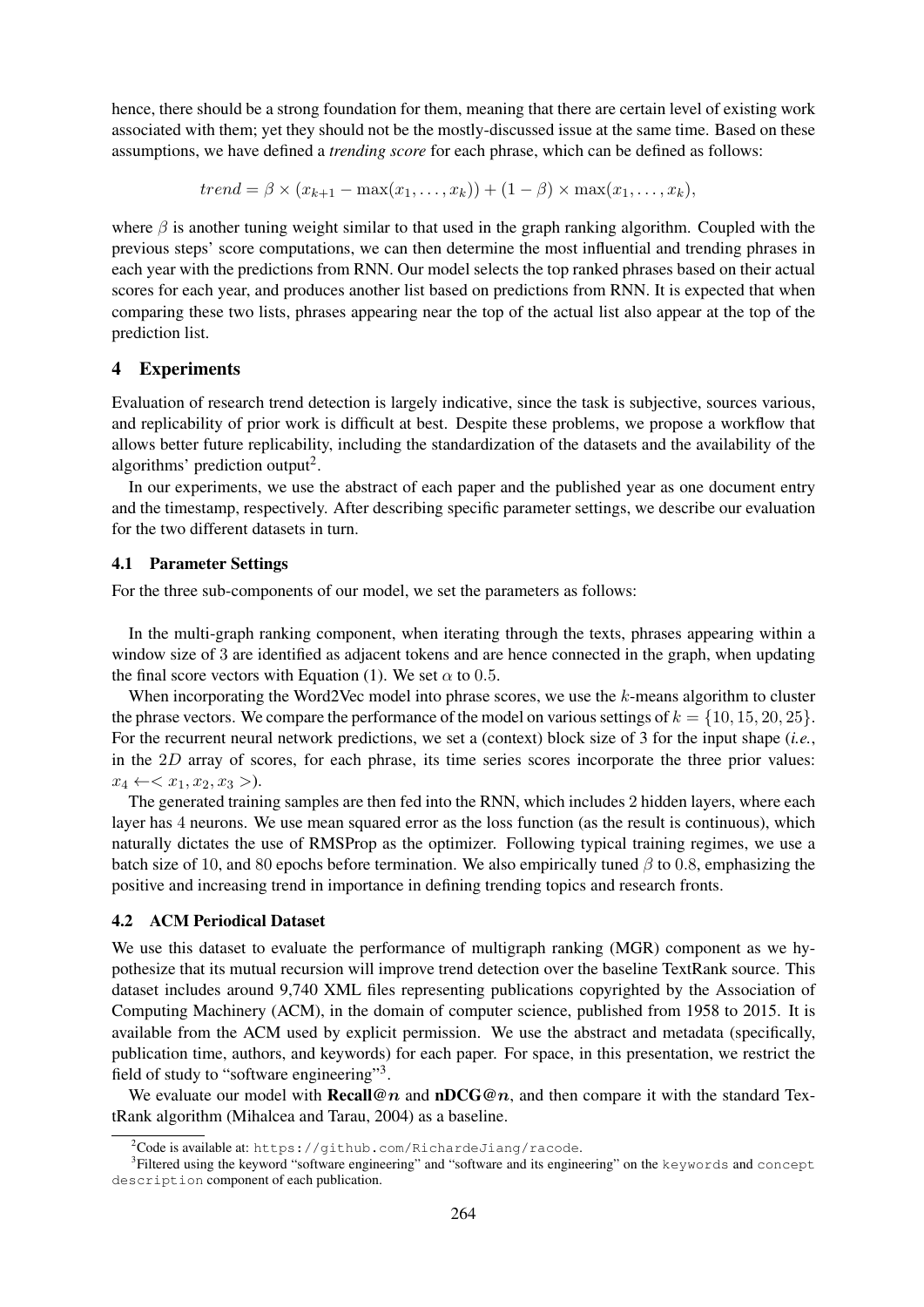| Recall $\mathcal{Q}$ $n^{th}$ rank |        |          |          |          |          |          |          |       |       |          |       |          |
|------------------------------------|--------|----------|----------|----------|----------|----------|----------|-------|-------|----------|-------|----------|
| System                             | $k=10$ |          |          | $k=15$   |          |          | $k=20$   |       |       | $k=25$   |       |          |
|                                    | @10    | @20      | @30      | @10      | @20      | @30      | @10      | @20   | @30   | @10      | @20   | @30      |
| ETD-TR                             | 11.3%  | $10.5\%$ | 8.5%     | 13.0%    | 12.9%    | $10.4\%$ | 7.6%     | 7.4%  | 6.5%  | 14.1%    | 13.2% | $10.5\%$ |
| ETD-M                              | 24.0%  | $21.9\%$ | $16.5\%$ | $25.9\%$ | $23.5\%$ | $21.1\%$ | $17.8\%$ | 15.6% | 12.9% | $16.7\%$ | 13.6% | $10.5\%$ |

| Normalized Discounted Cumulative Gain (nDCG) $\mathcal{Q}$ $n^{th}$ rank |          |       |       |        |       |       |        |       |       |        |       |       |
|--------------------------------------------------------------------------|----------|-------|-------|--------|-------|-------|--------|-------|-------|--------|-------|-------|
| System                                                                   | $k = 10$ |       |       | $k=15$ |       |       | $k=20$ |       |       | $k=25$ |       |       |
|                                                                          | @10      | @20   | @30   | @10    | @20   | @30   | @10    | @20   | @30   | @10    | @20   | @30   |
| ETD-TR                                                                   | 0.105    | 0.127 | 0.138 | 0.107  | 0.136 | 0.143 | 0.078  | 0.090 | 0.095 | 0.120  | 0.151 | 0.161 |
| ETD-M                                                                    | 0.158    | 0.220 | 0.251 | 0.226  | 0.261 | 0.289 | 0.147  | 0.180 | 0.199 | 0.107  | 0.136 | 0.174 |

Table 1: Performance comparison of Recall@*n* (top) and nDCG@*n* (bottom), varying the number of clusters  $k = \{10, 15, 20, 25\}$  generated by *k*-means. Best system figures are bolded. "ETD-TR" and "ETD-M" stand for embedded trend detection with TextRank (Mihalcea and Tarau, 2004) (baseline) and our multigraph ranking, respectively.

| Recall @ 20, $k = 20$ |       |          |       |       |       |  |
|-----------------------|-------|----------|-------|-------|-------|--|
| Run                   |       |          |       |       |       |  |
| ETD-TR                | 7.4%  | $10.3\%$ | 8.6%  | 11.1% | 9.2%  |  |
| ETD-M                 | 15.6% | 14.0%    | 15.6% | 13.2% | 20.1% |  |

Table 2: Comparison of Recall@20 with *k* = 20 clusters over different runs of our model.

Our embedded trend detection workflow consists of the three stages: keyphrase extraction, embedding representation, and final prediction with RNN. Our evaluation here tests the effectiveness when we change the first component to our proposed MGR. We replace the MGR with the standard TextRank algorithm and use the output as the baseline, and compare the resulting ranking model.

Recall@*n* measures how many predicted phrases are the actual top terms computed by the system. For each year, the first component (MGR and baseline TextRank) returns a list of the top terms. These are further enhanced through Word2Vec embeddings and fed to the RNN to generate top trending phrases. We first compute average recall based on this final output for all available years, and then compute normalized discounted cumulative gain (nDCG) (Järvelin et al., 2000) to further assess the quality of the element ranking. A system performs better if it returns true positive trending phrases towards the top of its rankings, as opposed to the bottom.

We test different settings of  $k \in \{10, 15, 20, 25\}$  for the number of clusters when performing the *k*-means algorithm in the second Word2Vec stage for incorporation, as shown in Table 1.

From Table 1, we note that when extracting the keyphrases and make value predictions, our model consistently outperforms the baseline TextRank algorithm, in both the number of correctly predicted phrases (Recall) and their ordering (nDCG). Since the only difference between the baseline TextRank and our MGR model is how the phrases are ranked, we conclude that our multi-graph ranking algorithm yields more consistent scores in this dataset. We take this as evidence that in our MGR model, random interference is reduced when compared against the standard TextRank algorithm. This provides the empirical justification for our assumption when formulating the multi-graph ranking step – that important authors are more likely to cooperate with each other; and that words written by them are more likely to be trending in their respective fields. Additionally, the use of graphical techniques which find central components does reveal useful core nodes (concepts).

As the *k*-means algorithm does not guarantee to produce the same cluster result when we run the algorithm for several times, in order to show the consistency of performance, we have tested the system multiple times with the same set of parameters. Here, we show the example when  $k = 20$  (number of clusters), and we compute the Recall@**20**, as illustrated in Table 2. We observe that results will be different when testing the system in different runs, which conform to the nature of *k*-means algorithm; however, our model (ETD-M) consistently outperforms the baseline ETD-TR with the same parameter settings.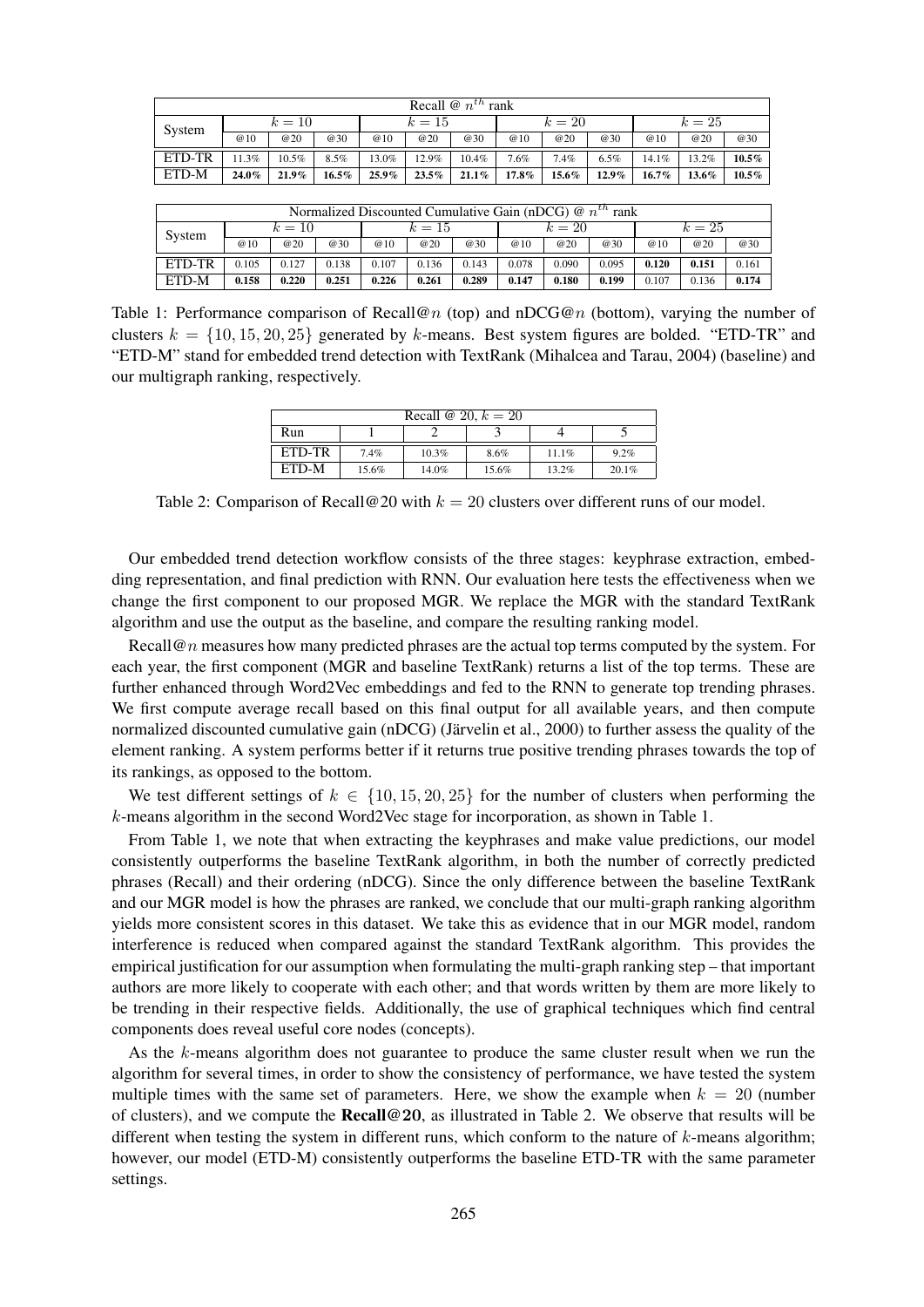| <b>Clusters</b> | <b>Top 10 Keywords</b>                                                                         |
|-----------------|------------------------------------------------------------------------------------------------|
| G1              | degree, growth, substrate, film, ga, gaas, gan, nh, si, surface                                |
| G <sub>2</sub>  | degree, contact, gan, al, ni, ga, ti, au, physics, american institute                          |
| G <sub>3</sub>  | gan, mg, layers, ga, physics, american institute, structure, defect, photoluminescence, strain |

Table 3: Top 10 keywords detected by citation network methodology from (Shibata et al., 2008), for the year of 2000. Copied verbatim from the source.

| Year        | <b>Top 20 Keyphrases</b>                                                                     |
|-------------|----------------------------------------------------------------------------------------------|
| 1999        | molecular beam epitaxy, beam epitaxy, substrate, surface, epitaxy, deposition,               |
|             | results, quality, diffraction, metalorganic chemical vapor deposition, vapor                 |
|             | deposition, sapphire substrates, conditions, cm, properties, measurements,                   |
|             | chemical vapor deposition, electron microscopy, microscopy, spectra                          |
| <b>2000</b> | growth, layers, substrate, epitaxy, surface, diffraction, substrates, molecular              |
|             | beam epitaxy, electron microscopy, measurements, spectra, spectroscopy,                      |
|             | microscopy, cm, properties, <b>structure</b> , quality, results, conditions, characteristics |
| 2001        | growth, layers, temperature, temperatures, substrates, emission, layer, epitaxy,             |
|             | measurements, spectroscopy, surface, molecular beam epitaxy, properties,                     |
|             | diffraction, films, microscopy, beam epitaxy, cm, photoluminescence, structure               |

Table 4: Top keyphrases predicted by our ETD-M model. Phrases detected by both ETD-M and Shibata et al.'s (2008) model marked as bolded.

We also tested the sub-systems by eliminating the Word2Vec component from our pipeline of ETD: meaning that after we obtained the phrases together with their time series scores using graph ranking algorithms (either with TextRank or our proposed multigraph ranking, MGR), we feed the data into RNN and evaluate the performance. The resulting Recall@20 for TextRank and MGR are 14.5% and 17.1%, respectively. The values illustrate two inferences: firstly, even without the reinforcement of word embeddings, our proposed MGR still produces more consistent ranking scores. Secondly, if comparing the result with average Recall@20 from Table 1 (10.5%, 12.9%, 7.4%, 13.2% for TextRank, 21.9%, 23.5%, 15.6%, 13.6% for MGR), we observe that when the embedding component is added to our system, ETD-M outperforms ETD-TR when the number of *k*-means clusters is relatively small. By comparison, TextRank considers all available tokens, hence the adjacency relationship includes more information on the representativeness of each word. Therefore, in ETD-TR, we believe that word embeddings introduce noise to the original values. On the other hand, in MGR, the spatial information is diluted and Word2Vec helps to centralize the popularity of each phrase, especially when the number of clusters is small. This indicates that word embeddings are effective in our ETD-M model.

#### 4.3 Science and Social Science Citation Index Datasets

In their paper, Shibata et al. (2008) provided the research fronts detected by their system for the domain of Gallium Nitride (GaN) – a prominent research field in applied physics and material science – for the year 2000 (Table 3). We wish to compare directly with their reported results, contrasting the top terms generated for phrases in the year range of 1999–2001, as shown in Table 4, hypothesizing that our ETD-M system can outperform their inferred keyphrase in terms of subjective keyphrase quality.

They used data gleaned from the Science Citation Index (SCI) and Social Science Citation Index (SSCI) original compiled by the Institute for Scientific Information, which are available from Web of Science databases. To compare with their results as best as possible, we have retrieved the papers using the same database query provided by their research: "GaN OR Gallium Nitride" to compare our results with theirs. We collected papers whose years of publication range from 1970 to 2004, to exactly match the parameters used in Shibata et al.'s work. The total number of the papers is around 15,200.

We note that about half of the keyphrases obtained by Shibata et al.'s work are also predicted suc-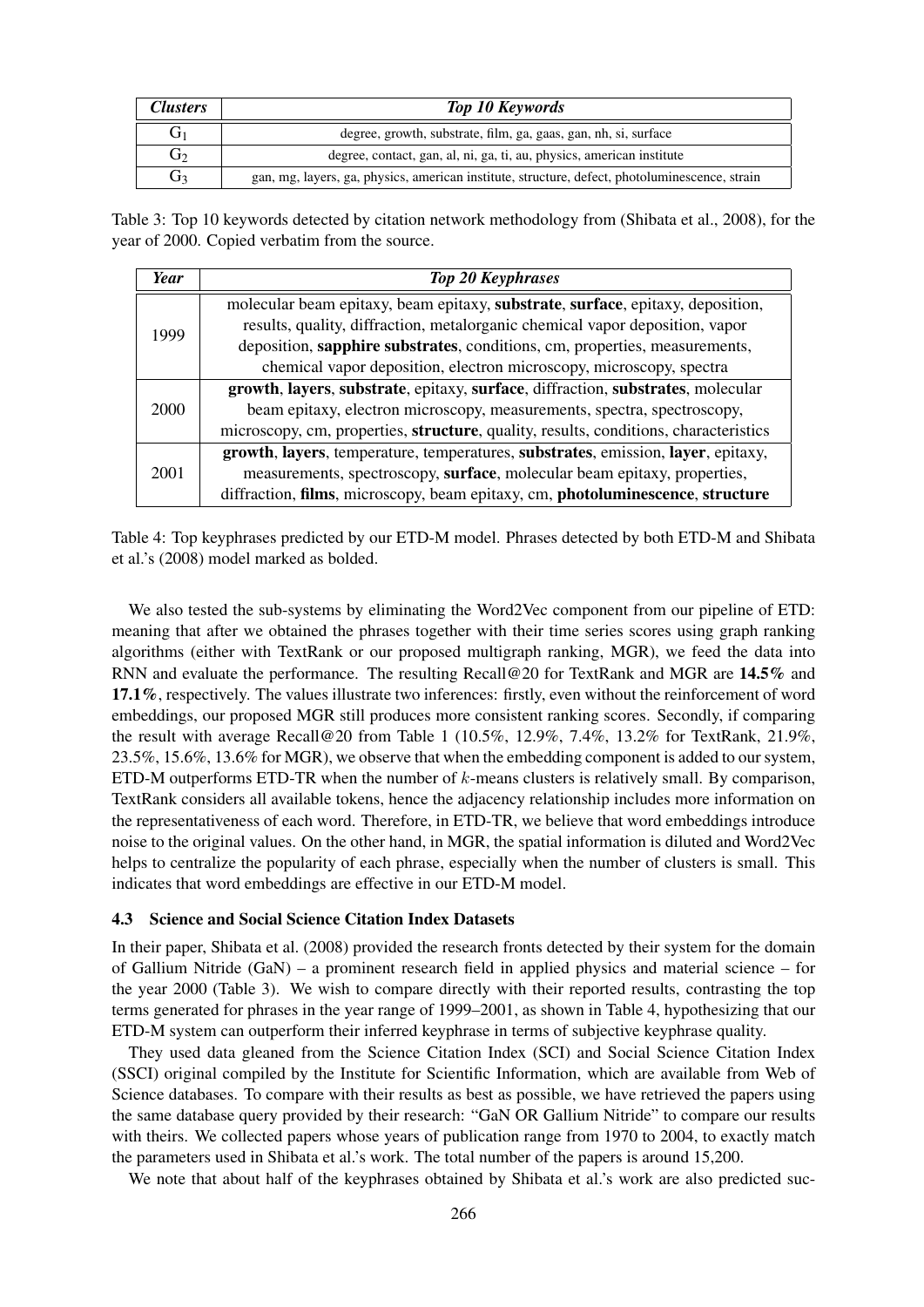cessfully by the ETD-M model. Examining the two tables carefully, we believe that phrases from our model provide better quality insight: element names such as "ga", "ni", and "al" recognized by Shibata et al.'s work unfortunately provide no detail on the study; furthermore, some terms recognized by them like "american institute" are also irrelevant to the research topic.

Since Shibata et al.'s work filters out non-core papers first, potential keywords can only originate from core papers. According to their results, out of 4,000 publications collected in the year 2000, around 30 are selected based on the roles of each paper within its cluster. Although we cannot replicate their work exactly, we surmise that these central papers may manifest such terms with sufficiently high frequency to be extracted, resulting in the large involvement of element names and non-relevant terms in the output. Due to the mutual recursion element of ETD-M, we can propagate the influence of keyphrases beyond such a core, while assigning an appropriate level of credit. Such results allow ETD-M to convey and rank longer, meaningful phrases such as "molecular beam epitaxy" and "metalorganic chemical vapor deposition" within that domain.

## 5 Future Work

The three-stage pipeline in our ETD-M model is designed to provide insights on the trending research keywords and has been proven to work better than the standard TextRank and bibliometric approaches. Additionally, the model can be improved from various perspectives.

In our multigraph ranking (MGR) step, the score vectors for authors and phrases are normalized after each iteration of updates to limit the values within the range of [0*,* 1]; the matrices representing author and phrase mutual relations  $(N, W, L)$  are non-smoothed. We expect by normalizing matrices  $N, W, L$  to  $\hat{N}$ ,  $\hat{W}$ ,  $\hat{L}$  in the first place, and then using the normalized matrices in the ranking, the output score vector will therefore indicate the relative importance and the value will be smoothed. The update rules hence become:

$$
\vec{i} = \alpha \times \hat{N} \vec{i} + (1 - \alpha) \times \hat{L} \vec{j},
$$
  

$$
\vec{j} = \alpha \times \hat{W} \vec{j} + (1 - \alpha) \times \hat{L}^T \vec{i}.
$$

Our model uses Google's Word2Vec to enhance the representativeness of each phrase in every year by taking the cosine similarities between the vector representation of a phrase and its respective cluster center. Given a specific collection of documents, the embedding for its vocabulary can be rather different from the fixed, pretrained Word2Vec, so in the future we may consider further training the existing Word2Vec with our yearly-divided data. In addition, the representativeness of phrases can also be extended by incorporating topic models, so as to assign a topic and a value to each phrase would admit the relative importance of the phrase, while providing an intuitive approach in clustering.

The evaluation of our model is largely subjective: whether the output keyphrase list provides insights with better quality depends on human interpretation. To better understand the efficacy of our model, it can be applied to other disciplines such as using the PubMed data, and then we employ domain experts to manually evaluate the keyphrase list.

One common issue with a pipeline model is that error may propagate through different stages and accumulate. Therefore, the overall structure of the model can be redesigned such that the graphs are already time-aware during ranking. Wang et al. (2013) have provided an article ranking model which takes publication time into account. When applying to our model, we could introduce a "time" graph to the existing MGR model, where the heterogeneous graph incorporates publication times.

# 6 Conclusion

We have presented our ETD-M model for detecting research fronts and trends from scientific publications. Unlike prior work that emphasize evidence from citation links and topological measures, our model mines salient phrases from the abstract of the publications themselves. Our three-stage ETD-M pipeline features a multigraph keyphrase ranking (MGR) algorithm, followed by *k*-means clustering and keyphrase representation utilizing word embeddings, with a final stage of detecting the topics using an RNN for the final, temporally-sensitive inference of trending topics.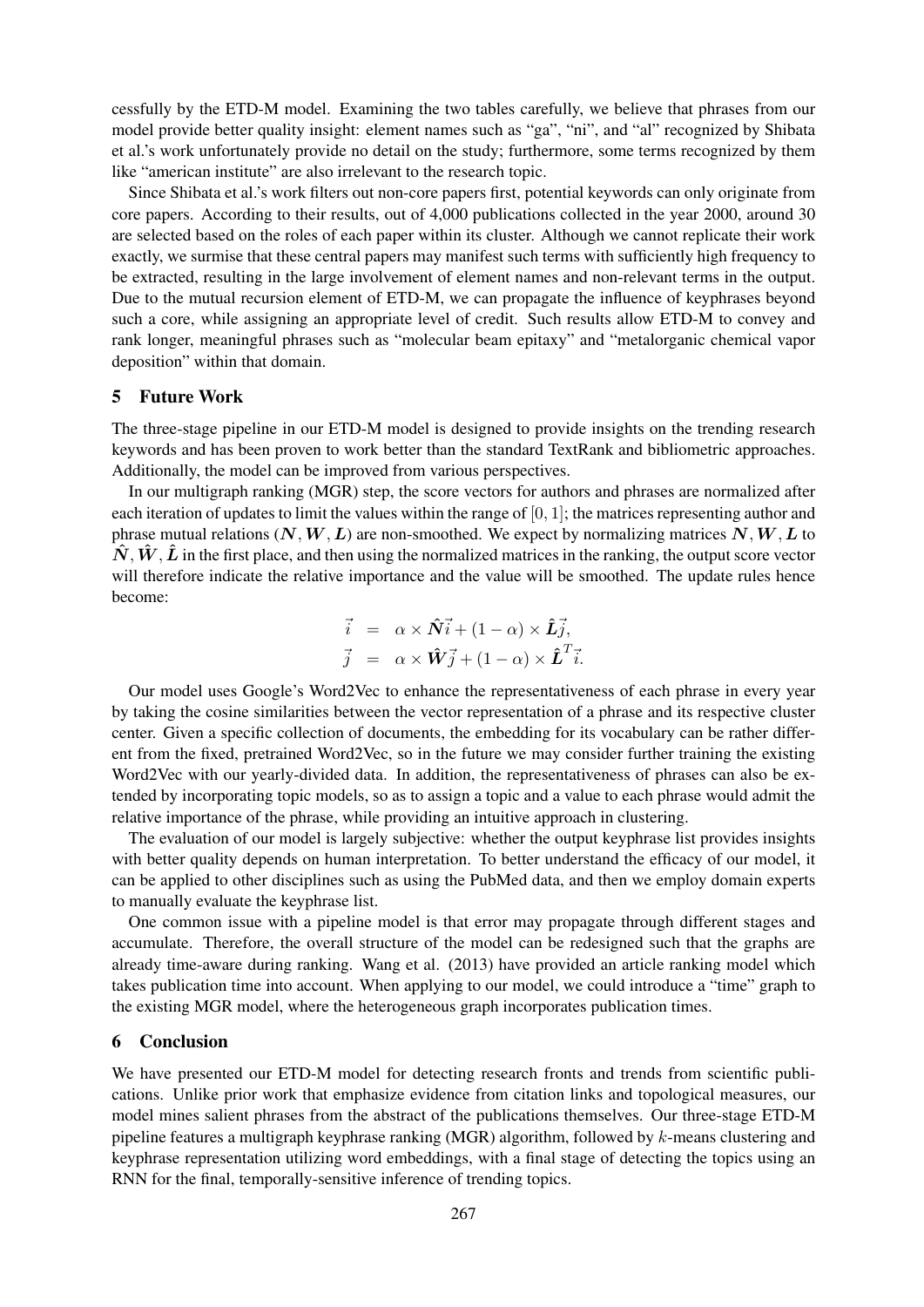A key contribution from our work lies in the first stage of evidence gathering, in the form of our keyphrase extraction. We structure this task as a mutual recurrence between important authors and their keyphrases. We compare our MGR against the TextRank algorithm within the ETD framework, which clearly showed the advantages of utilizing author information in identifying salient keyphrases. Additionally, we feel that our MGR model's inferred research fronts align well with historical fact.

Our ETD-M model can be extended further for a more comprehensive structure. Applying normalized author and phrase matrices to the update rule makes the scores more reasonable; Mikolov's Word2Vec can be adjusted to fit in our own dataset for each year. Additionally, we can introduce human evaluation by feeding in data from various fields of study, to further evaluate the efficacy of our model while discovering trend insights to these other scientific research areas.

# Acknowledgments

This research is supported in part by the National Research Foundation, Prime Ministers Office, Singapore under its International Research Centres in Singapore Funding Initiative. In addition, our experiments are carried out based on the ACM Digital Library dataset (with the metadata state dated 11 September 2015) furnished in collaboration with the Association for Computing Machinery.

# References

- David M. Blei, Andrew Ng, Michael Jordan, and John Lafferty. 2003. Latent Dirichlet allocation. *Journal of Machine Learning Research (JMLR)*, 3:993–1022.
- David M. Blei and John Lafferty. 2006. Dynamic Topic Models. In *Proc. of the 23rd Conference on Machine Learning (ICML'06)*, pages 113–120.
- Qi He, Bi Chen, Jian Pei, Baojun Qiu, Prasenjit Mitra, and C. Lee Giles. 2009. Detecting Topic Evolution in Scientific Literature: How Can Citations Help? In *Proc. of the 18th International Conference on Information and Knowledge Management (CIKM'09)*, pages 957–966.
- Aaron Elkiss, Siwei Shen, Anthony Fader, Gunes Erkan, David States, and Dragomir Radev. 2008. Blind Men and Elephants: What Do Citation Summaries Tell Us About a Research Article? *Journal of the American Society for Information Science and Technology (JASIST)*, 59(1):51-62, 2008.
- Katsuhide Fujita, Yuya Kajikawa, Junichiro Mori, and Ichiro Sakata. 2012. Detecting Research Fronts Using Different Types of Weighted Citation Networks. *Journal of Enginnering and Technology Management (JET-M)*, 32:129–146.
- Takao Furukawa, Kaori Mori, Kazuma Arino, Kazuhiro Hayashi, and Nobuyuki Shirakawa. 2014. Identifying the Evolutionary Process of Emerging Technologies: A Chronological Network Analysis of World Wide Web Conference Sessions. *Technological Forecasting and Social Changes*, 91:280–294.
- David Hall, Daniel Jurafsky, and Christopher Manning. 2008. Studying the History of Ideas Using Topic Models. In *Proc. of the 2008 Conference on Empirical Methods in Natural Language Processing (EMNLP 2008)*, pages 363–371.
- John Hopcroft, Omar Khan, Brian Kulis, and Bart Selman. 2004. Tracking Evolving Community in Large Linked Networks. In *Proc. of the National Academy of Sciences (PNAS)*, 101(suppl.1):5249–5253.
- Kalervo. Järvelin and Jaana. Kekäläinen. 2000. IR Evaluation Methods for Retrieving Highly Relevant Documents. In *Proc. of the 22nd Annual International ACM SIGIR Conference on Research and Development in Information Retrieval (SIGIR 2000)*, pages 41–48.
- Yoon Kim. 2014. Convolutional Neural Networks for Sentence Classification. In *Proc. of the 2014 Conference on Empirical Methods in Natural Language Processing (EMNLP 2014)*, pages 1746–1751.
- Jon M. Kleinberg. 1999. Authoritative Sources in a Hyperlinked Environment. *Journal of the ACM (JACM)*, 46(5):604-632, 1999.
- Rada Mihalcea and Paul Tarau. 2004. TextRank: Bringing Order into Texts. In *Proc. of the 2004 Conference on Empirical Methods in Natural Language Processing (EMNLP 2004)*, pages 404–411.